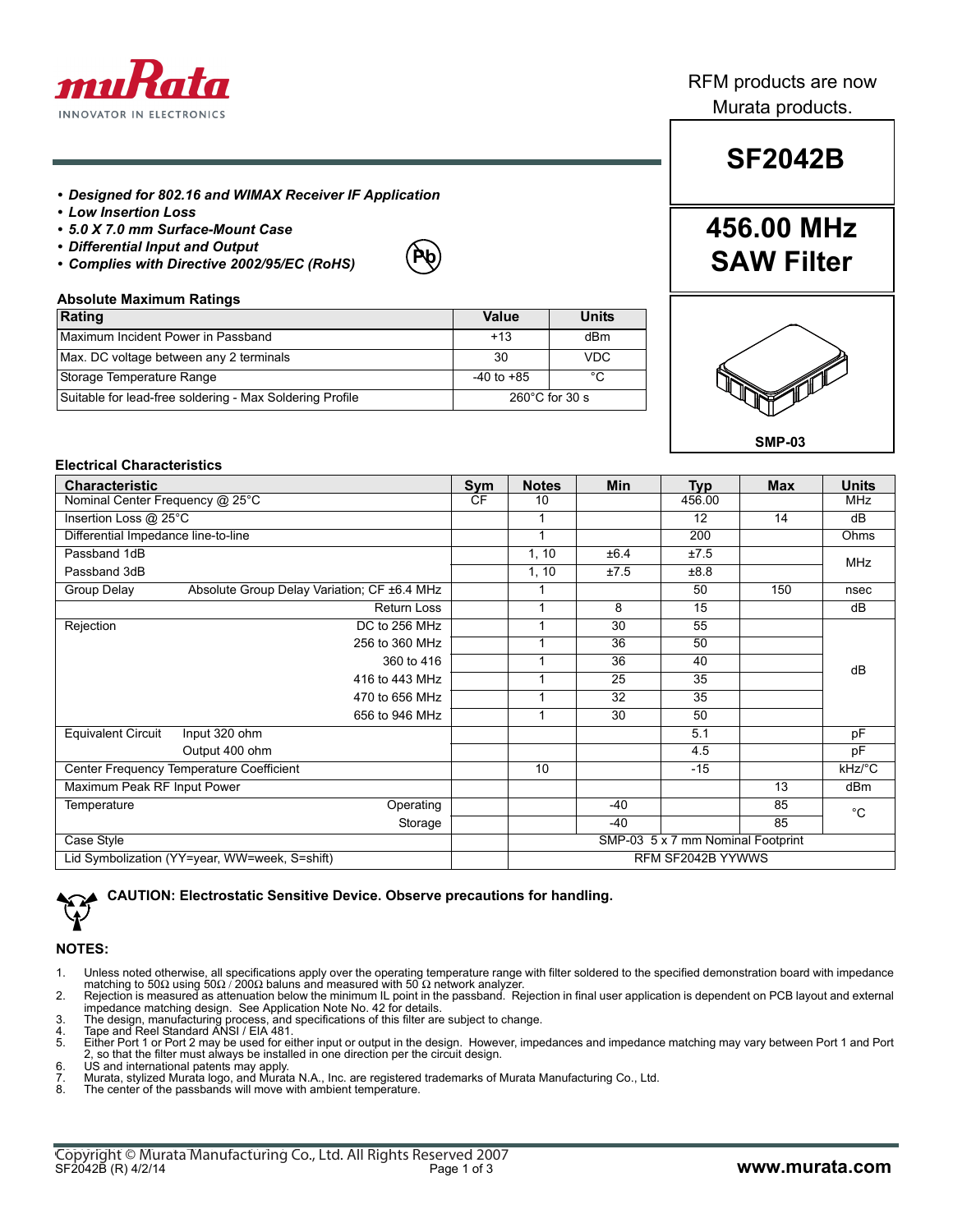# **SMP-03 Case**

## **10-Terminal Ceramic Surface-Mount Case**

### **7 x 5 mm Nominal Footprint**



**Recommended PCB Footprint**



| <b>Case Dimensions</b> |      |            |            |               |            |            |
|------------------------|------|------------|------------|---------------|------------|------------|
| <b>Dimension</b>       | mm   |            |            | <b>Inches</b> |            |            |
|                        | Min  | <b>Nom</b> | <b>Max</b> | Min           | <b>Nom</b> | <b>Max</b> |
| A                      | 6.80 | 7.00       | 7.20       | 0.268         | 0.276      | 0.283      |
| в                      | 4.80 | 5.00       | 5.20       | 0.189         | 0.197      | 0.205      |
| C                      |      | 1.65       | 2.00       |               | 0.065      | 0.079      |
| D                      | .47  | 0.60       | .73        | 0.019         | 0.024      | 0.029      |
| Е                      | 2.41 | 2.54       | 2.67       | 0.095         | 0.100      | 0.105      |
| н                      | 0.87 | 1.0        | 1.13       | 0.034         | 0.039      | 0.044      |
| J                      | 4.87 | 5.00       | 5.13       | 0.192         | 0.197      | 0.202      |
| K                      | 2.87 | 3.00       | 3.13       | 0.113         | 0.118      | 0.123      |
| P                      | 1.14 | 1.27       | 1.40       | 0.045         | 0.050      | 0.055      |

| <b>Materials</b>          |                                                                                       |  |  |  |
|---------------------------|---------------------------------------------------------------------------------------|--|--|--|
| Solder Pad<br>Termination | Au plating 30 - 60 ulnches (76.2-152 uM) over 80-<br>200 ulnches (203-508 uM) Ni.     |  |  |  |
| hi I                      | Fe-Ni-Co Alloy Electroless Nickel Plate (8-11% Phos-<br>phorus) 100-200 ulnches Thick |  |  |  |
| Body                      | $Al_2O_3$ Ceramic                                                                     |  |  |  |
| Pb Free                   |                                                                                       |  |  |  |

| <b>Electrical Connections</b> |                               |                  |  |  |
|-------------------------------|-------------------------------|------------------|--|--|
|                               | <b>Connection</b>             | <b>Terminals</b> |  |  |
| Port 1                        | Input or Return               | 10               |  |  |
|                               | Return or Input               |                  |  |  |
| Port 2                        | Output or Return              | 5                |  |  |
|                               | Return or Output              | 6                |  |  |
|                               | Ground                        | All others       |  |  |
|                               | <b>Single Ended Operation</b> | Return is ground |  |  |
|                               | <b>Differential Operation</b> | Return is hot    |  |  |

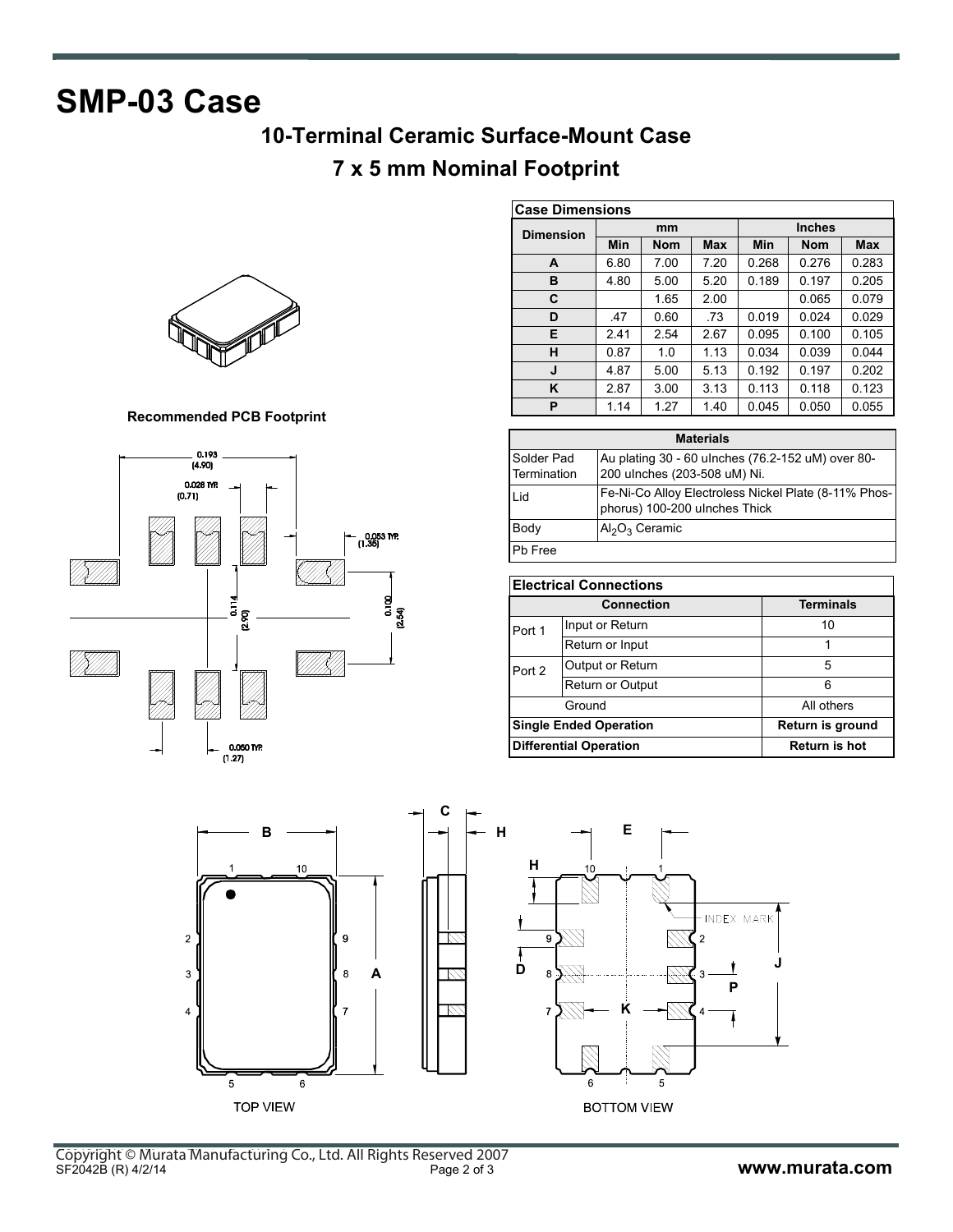### **Tape and Reel Specifications**



|               | "R "        | <b>Quantity Per Reel</b> |
|---------------|-------------|--------------------------|
| <b>Inches</b> | millimeters |                          |
|               | 178         | 500                      |
| 13            | 330         | 2000                     |



**20.2 2.0**

|              | <b>Carrier Tape Dimensions</b> |            |  |
|--------------|--------------------------------|------------|--|
| Ao           | $5.5 \text{ mm}$               | ± 0.1mm    |  |
| Bo           | $7.5 \text{ mm}$               | $± 0.1$ mm |  |
| Ko           | $2.0$ mm                       | $± 0.1$ mm |  |
| <b>Pitch</b> | 8.0 mm                         | $± 0.1$ mm |  |
| w            | 16.0 mm                        | ± 0.2mm    |  |